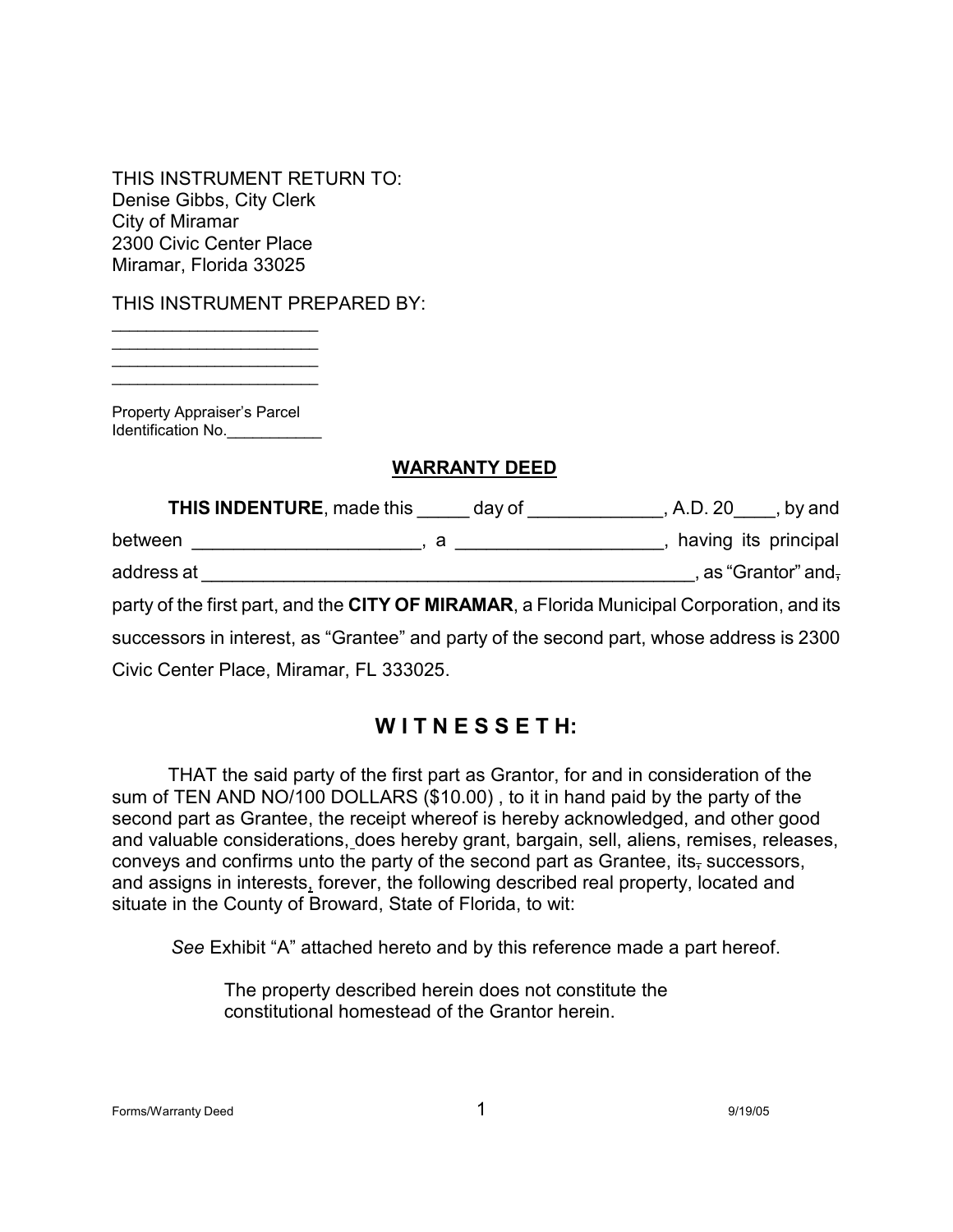TITLE TO THE PROPERTY DESCRIBED HEREIN HAS NEITHER BEEN EXAMINED OR APPROVED BY THE CITY OF MIRAMAR OR WEISS SEROTA HELFMAN COLE & BIERMAN, P.L., CITY ATTORNEY.

This deed is given subject to taxes accruing on or subsequent to January 1, 20 ;

TOGETHER WITH ALL the tenements, hereditaments, and appurtenances thereto belonging or in anyway appertaining.

TO HAVE AND TO HOLD unto the same in fee simple forever.

The Grantor hereby covenants with said Grantee that the Grantor is lawfully seized of said land in fee simple; that the Grantor has good right and lawful authority to sell and convey said land; that the Grantor does hereby fully warrant the title to the said land and will defend the same against the lawful claims of all persons whomsoever; and that said land is free of all encumbrances, except the encumbrance set forth above.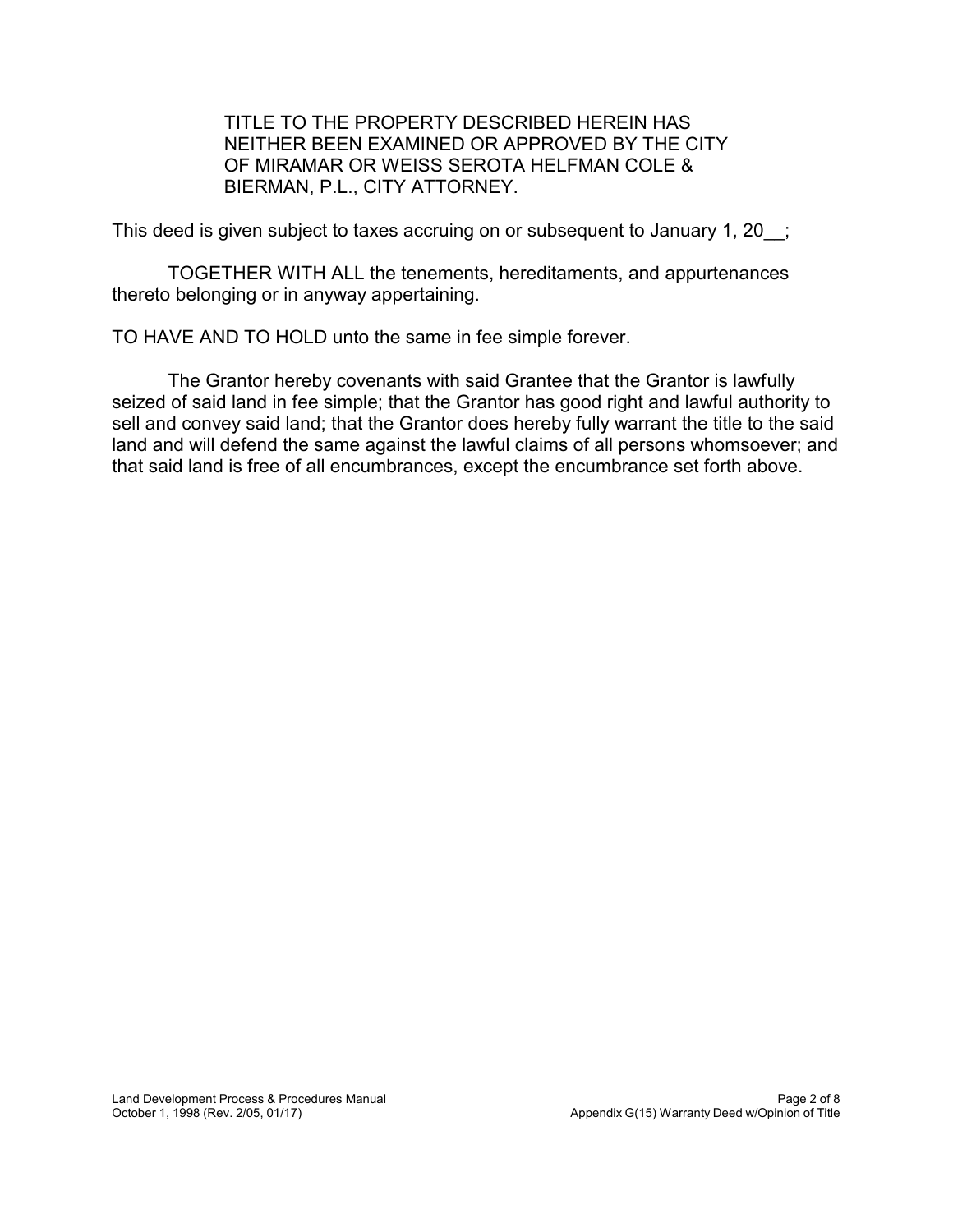**IN WITNESS WHEREOF**, the said party of the first part, has executed this instrument the day and year first above written.

Signed, Sealed, Attested and Delivered in our presence:

| Print Name: <u>_____________________________</u>                                                              |                       |  |                                     |               |                  |    |  |
|---------------------------------------------------------------------------------------------------------------|-----------------------|--|-------------------------------------|---------------|------------------|----|--|
|                                                                                                               |                       |  |                                     |               |                  |    |  |
|                                                                                                               |                       |  |                                     |               | (CORPORATE SEAL) |    |  |
|                                                                                                               |                       |  |                                     |               |                  |    |  |
|                                                                                                               |                       |  |                                     |               |                  |    |  |
|                                                                                                               |                       |  |                                     |               |                  |    |  |
|                                                                                                               |                       |  |                                     |               |                  |    |  |
|                                                                                                               | <b>ACKNOWLEDGMENT</b> |  |                                     |               |                  |    |  |
| STATE OF $\_\_\_\_\_\_\_\_$<br>COUNTY OF THE COUNTY OF                                                        |                       |  |                                     |               |                  |    |  |
| THE FOREGOING INSTRUMENT was acknowledged before me this ____ day of                                          |                       |  |                                     |               |                  |    |  |
| $\sim$ 20 $\sim$ by $\sim$                                                                                    |                       |  |                                     |               |                  | as |  |
|                                                                                                               |                       |  |                                     |               |                  |    |  |
|                                                                                                               |                       |  |                                     |               |                  |    |  |
| personally known to me (equipment) or has produced entity and the set of the set of the set of the set of the |                       |  |                                     |               |                  |    |  |
| identification.                                                                                               |                       |  |                                     |               |                  |    |  |
| <b>SEAL</b>                                                                                                   |                       |  |                                     | NOTARY PUBLIC |                  |    |  |
| My Commission Expires:                                                                                        |                       |  | Print or Type Name of Notary Public |               |                  |    |  |

October 1, 1998 (Rev. 2/05, 01/17)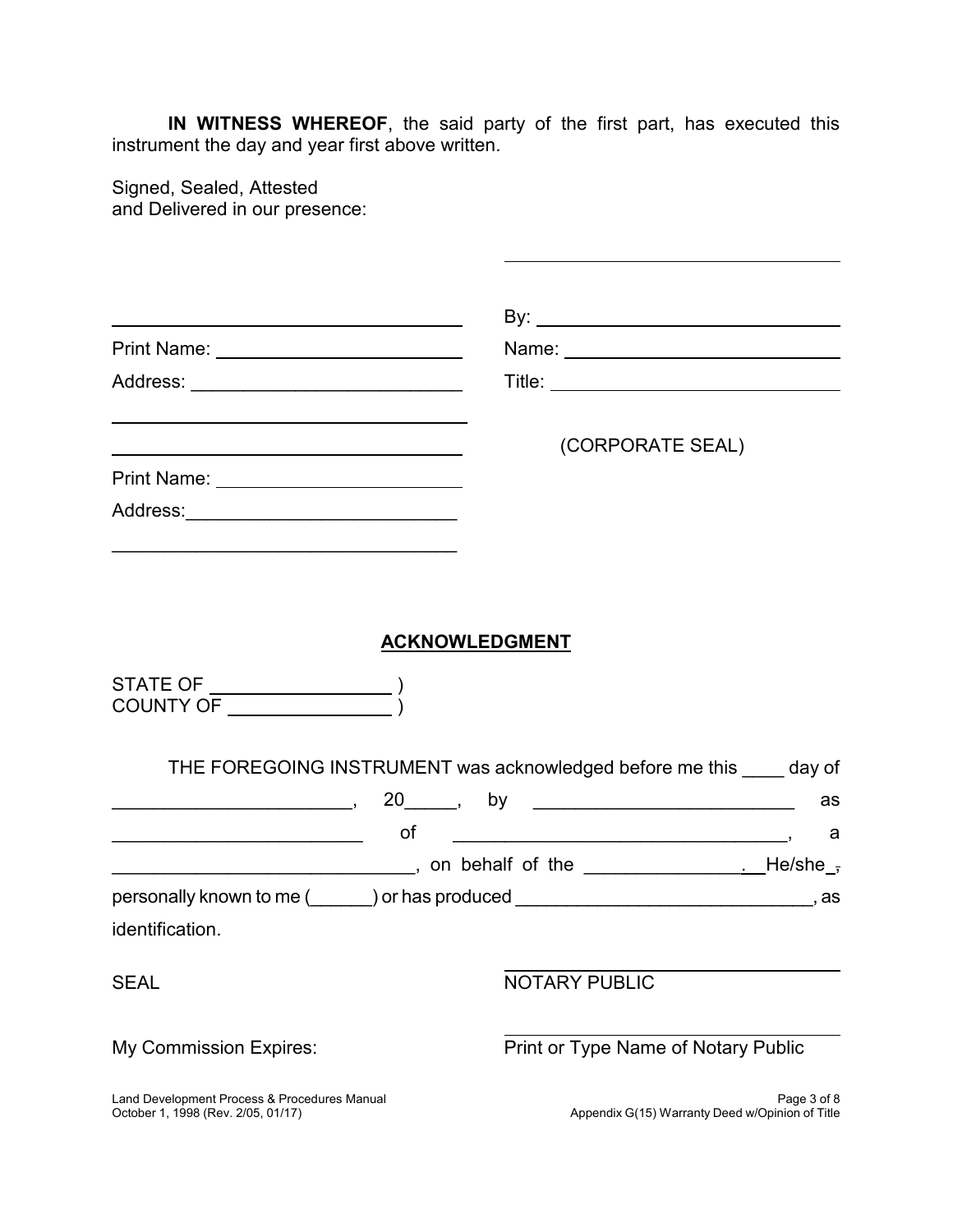#### **NO-LIEN, POSSESSION AND AFFIDAVIT**

) ss ) STATE OF ) COUNTY OF

 $\overline{a}$ 

BEFORE ME, the undersigned authority, personally appeared ("Affiant") who being first duly sworn upon oath, deposes and says:

 1. That the Affiant is the of , a (the "Grantor").

 2. That the Grantor is the owner of fee simple title to the real property located in Broward County, Florida, more particularly described on Exhibit "A" attached hereto and by this reference made a part hereof ("Property").

 filed against the Property or any portion thereof; that there have been no repairs, improvements or other work done to or labor, materials or services bestowed upon the Property or any portion thereof for which any or all of the cost of the same remains unpaid; and that no person, firm or corporation is entitled to a construction lien against the Property 3. That there are no construction, mechanics', materialmans' or laborers' liens or any portion thereof under Chapter 713 of the Florida Statutes.

 4. That no person, firm or corporation has any interest, claim of possession, or contract right with respect to the Property or any portion thereof, and there are no facts known to Affiant which would give rise to such a claim being asserted against the Property or any portion thereof.

 5. That there are no unsatisfied judgments or any federal, state or county tax deficiencies, which are a lien against the Property or any portion thereof.

 6. That the Property is free and clear of all mortgages, liens, taxes, assessments, fees, and encumbrances whatsoever, except for real estate taxes accruing subsequent to \_\_\_\_\_\_\_\_\_\_\_\_\_\_\_, 20\_\_\_\_\_\_ [Date of Conveyance].

 7. That there is no pending litigation or dispute involving or concerning the location of the boundaries of the Property or any portion thereof.

8. That there are no actions or proceedings now pending in any state or federal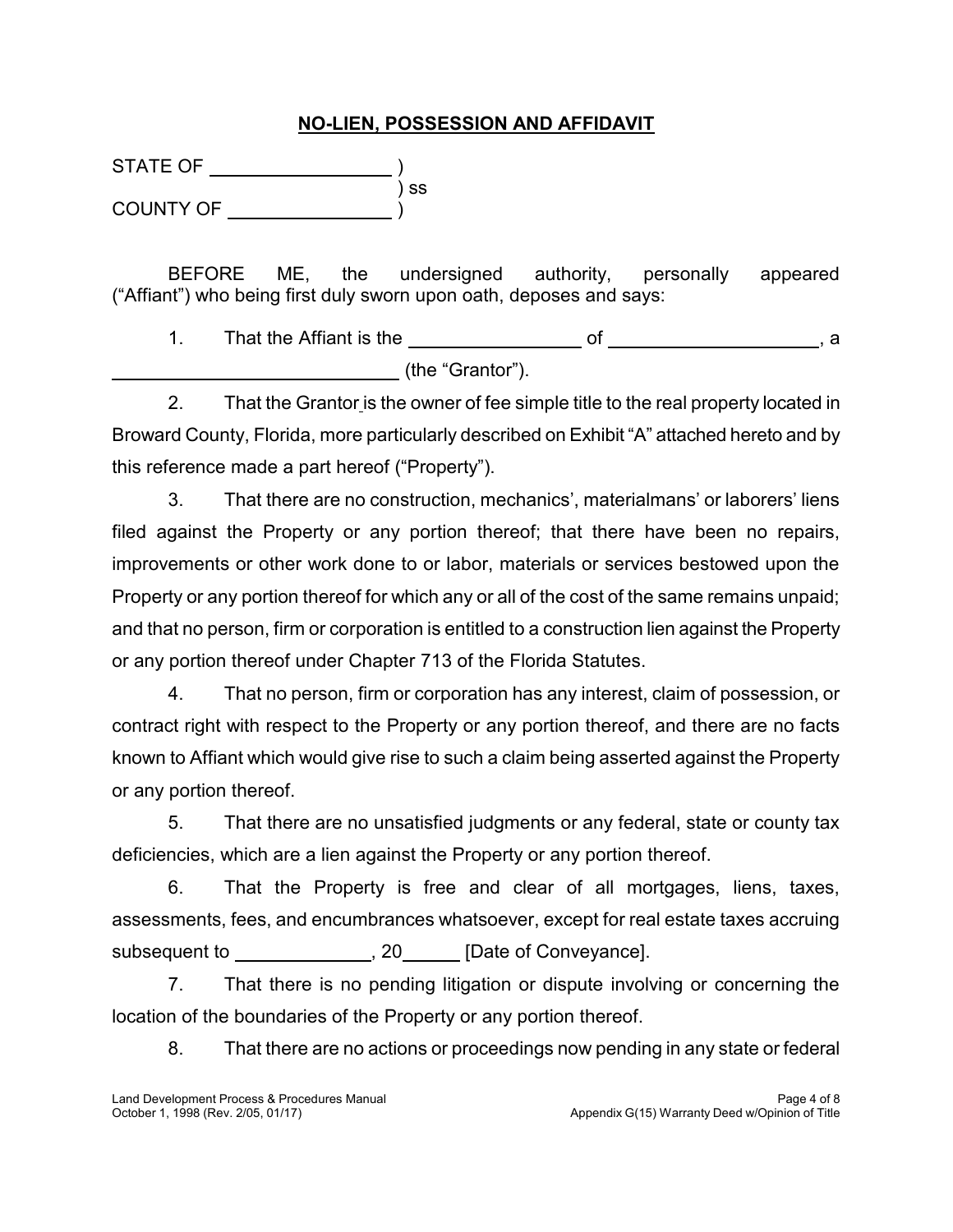court to which the Grantor is a party that would affect the Grantor and/or title to the Property or any portion thereof.

 9. That the Grantor is not in bankruptcy or subject to bankruptcy, and there has been no action filed to place the Grantor in receivership.

 10. That to the best of Affiant's knowledge there are no unrecorded easements or claims of easements affecting the Property or any portion thereof.

 11. That the Property does not constitute all or substantially all of the assets of the Grantor.

 12. That there are no matters pending against the Grantor that could give rise to a lien that would attach to the Property or any portion thereof between  $\sim 20$  from the Grantor to the City of Miramar, a Florida Municipal Corporation ("Grantee") and that the Grantor has not and will not execute any instrument that would adversely affect the \_\_\_\_\_\_\_\_\_\_\_\_\_\_\_\_\_\_\_\_\_\_\_\_\_\_ , 20 , and the recording of the Deed or Easement title to or transfer of the Property or any portion thereof from the Grantor to Grantee.

 13. Affiant recognizes that Grantee is materially relying on the veracity of the contents of this Affidavit, and that this Affidavit is being given for the purpose of inducing Grantee to accept a dedication of the Property from the **entitled** to accept a dedication of the Property from the

FURTHER AFFIANT SAYETH NAUGHT.

Type Name:  $\Box$ Title: And Individually

Sworn to and subscribed before me this \_\_day of \_\_\_\_\_\_\_\_\_\_\_\_\_\_\_\_\_\_\_\_\_\_\_\_\_\_\_\_\_20  $\overline{a}$  $\overline{a}$ , who (check one) [ ] is personally known to me or [ ] has produced as identification.

SEAL NOTARY PUBLIC

My Commission Expires: Print or Type Name of Notary Public

October 1, 1998 (Rev. 2/05, 01/17)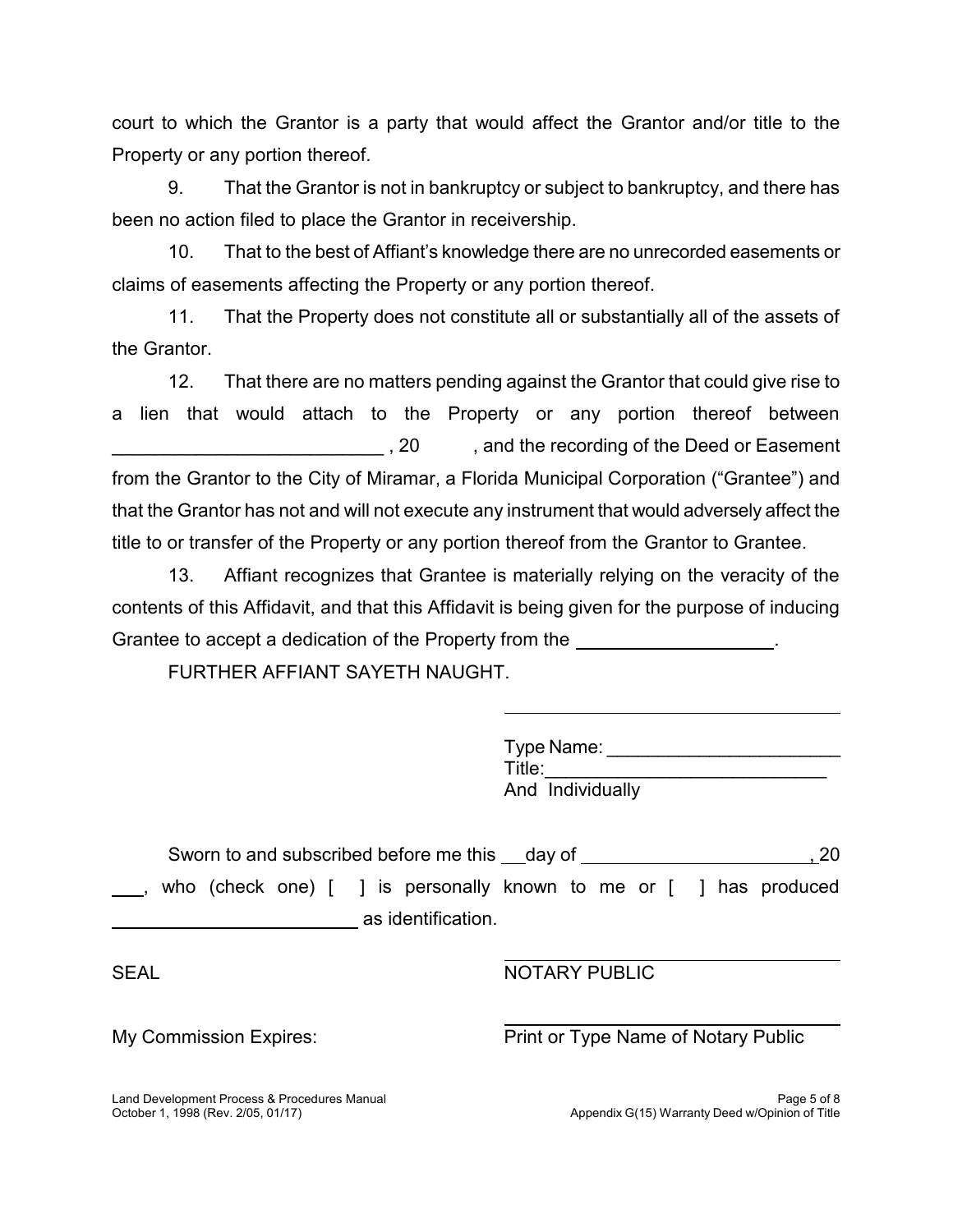## **OPINION OF TITLE**

#### **To: City of Miramar**

 $\overline{a}$  $\overline{a}$ With the understanding that this Opinion of Title is furnished to the City of Miramar, a Florida Municipal Corporation, as an inducement for execution of an agreement covering the real property, hereinafter described or for acceptance of a warranty deed, easement, covenant or unity of title, as applicable, it is hereby certified that I have examined a complete Abstract of Title or Policy of Title Insurance issued by dated and issued under No. covering the period from the beginning to the day of the nour of the hour of inclusive, of the following described property:  $\overline{\phantom{a}}$  $\overline{\phantom{a}}$  , where  $\overline{\phantom{a}}$ ,

## **See Exhibit "A" attached hereto and by this reference made a part hereof.**

 I am of the opinion that on the last mentioned date, the fee simple title to the abovedescribed real property was vested in:

Subject to the following encumbrances, liens and other exceptions:

## 1. **RECORDED MORTGAGES (including but not limited to Assignments of Leases, Rents, and Profits and UCC-1 Financing Statements):**

# 2. **RECORDED CONSTRUCTION LIENS, CONTRACT LIENS AND JUDGMENTS:**

#### 3. **GENERAL EXCEPTIONS:**

- a. Taxes for 20\_\_\_\_ and subsequent years and taxes or special assessments which are not shown as existing liens by the Public Records.
- b. Rights or claims of parties in possession not shown by the Public Records.
- c. Encroachments, overlaps, boundary line disputes, and any other matters which would be disclosed by an accurate survey and inspection of the premises.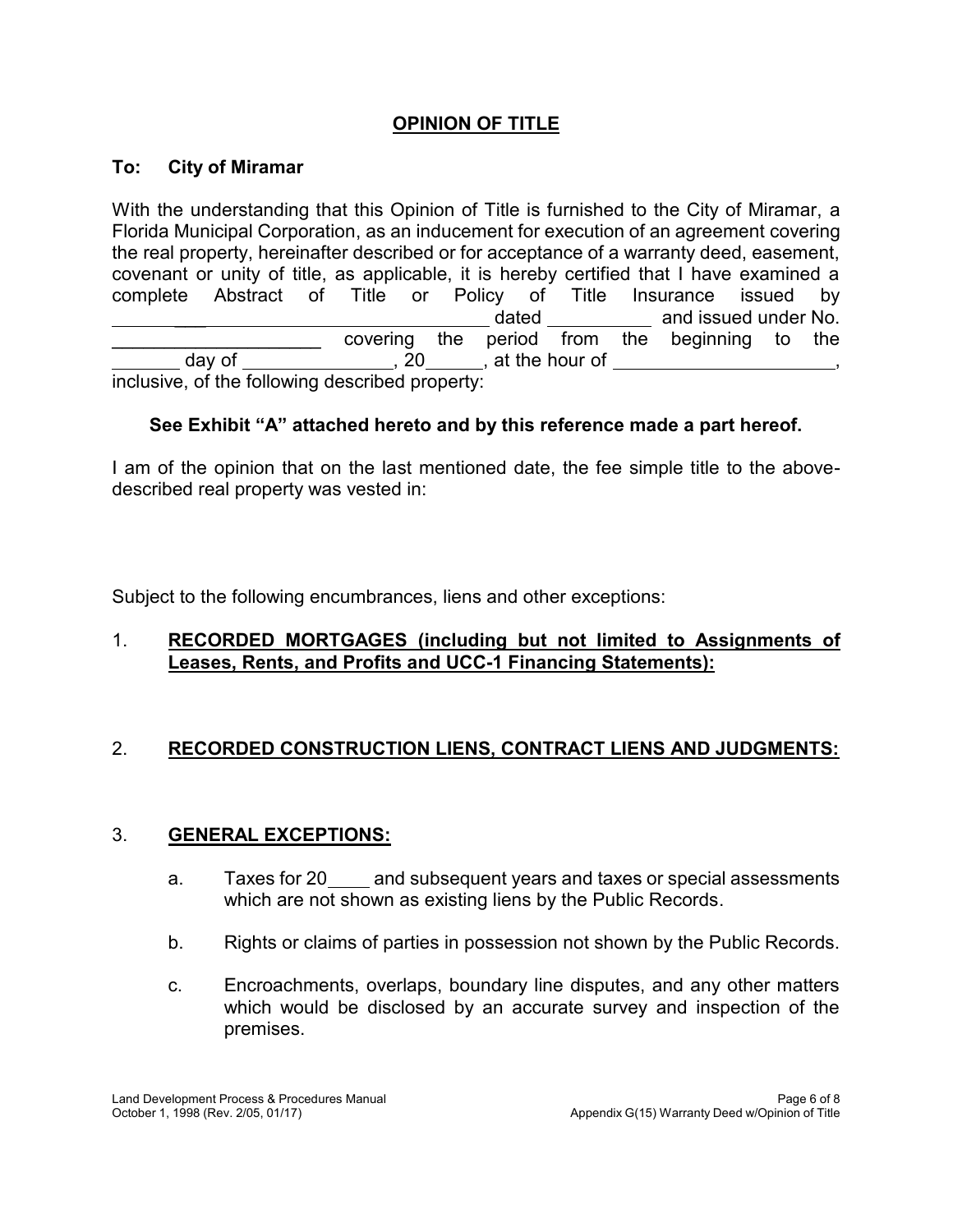- d. Easements or claims of easements not shown by the Public Records.
- e. Any lien, or right to a lien, for services, labor, or material heretofore or hereafter furnished, imposed by law and not shown by the Public Records.
- f. Any adverse claim to all or any part of the land that is now under water or which has previously been under water but filled or exposed through the efforts of man.

# 4. **SPECIAL EXCEPTIONS (including but not limited to easements):**

All of the foregoing recorded in the Public Records of Broward County, Florida.

 I HEREBY CERTIFY that I have reviewed all the aforementioned encumbrances and exceptions and that none of the encumbrances and/or exceptions listed above will restrict the use of the property for the purposes set forth in the agreement, assignment, warranty deeds, easement, covenant and unity of title, as applicable.

 I FURTHER CERTIFY that if the agreement to be executed or conveyance to be made is being made by a legal entity that the entity named **with the set of the entity** 

\_\_\_\_\_\_\_\_\_\_\_\_\_\_\_\_\_\_\_\_\_\_\_\_\_\_\_\_\_\_\_\_\_ in the State of \_\_\_\_\_\_\_\_\_\_\_\_\_\_\_\_; that said legal entity's legal status is current and active; and that the legal entity is lawful empowered to execute \_\_\_\_\_\_\_\_\_\_\_\_\_\_\_\_\_\_\_\_\_\_\_\_ is properly created as a \_\_\_\_\_\_\_\_\_\_\_\_\_\_\_\_\_\_\_\_\_\_\_\_\_ the agreement or make the conveyance that is the subject of this transaction.

 Therefore, it is my opinion that the following party(ies) must join in the agreement in order to make the agreement a valid and binding covenant on the lands described herein.

Name **Interest** Special Exception Number

**Owner** 

Mortgagee

The following is a description of the aforementioned abstract and its continuations:

Number Company Certifying No. of Entries Period Covered

 I HEREBY CERTIFY that the legal description in this Opinion of Title coincides with, and is the same as, the legal description in the proffered, recordable agreement.

This opinion of title is for the exclusive reliance of the City of Miramar, a Florida